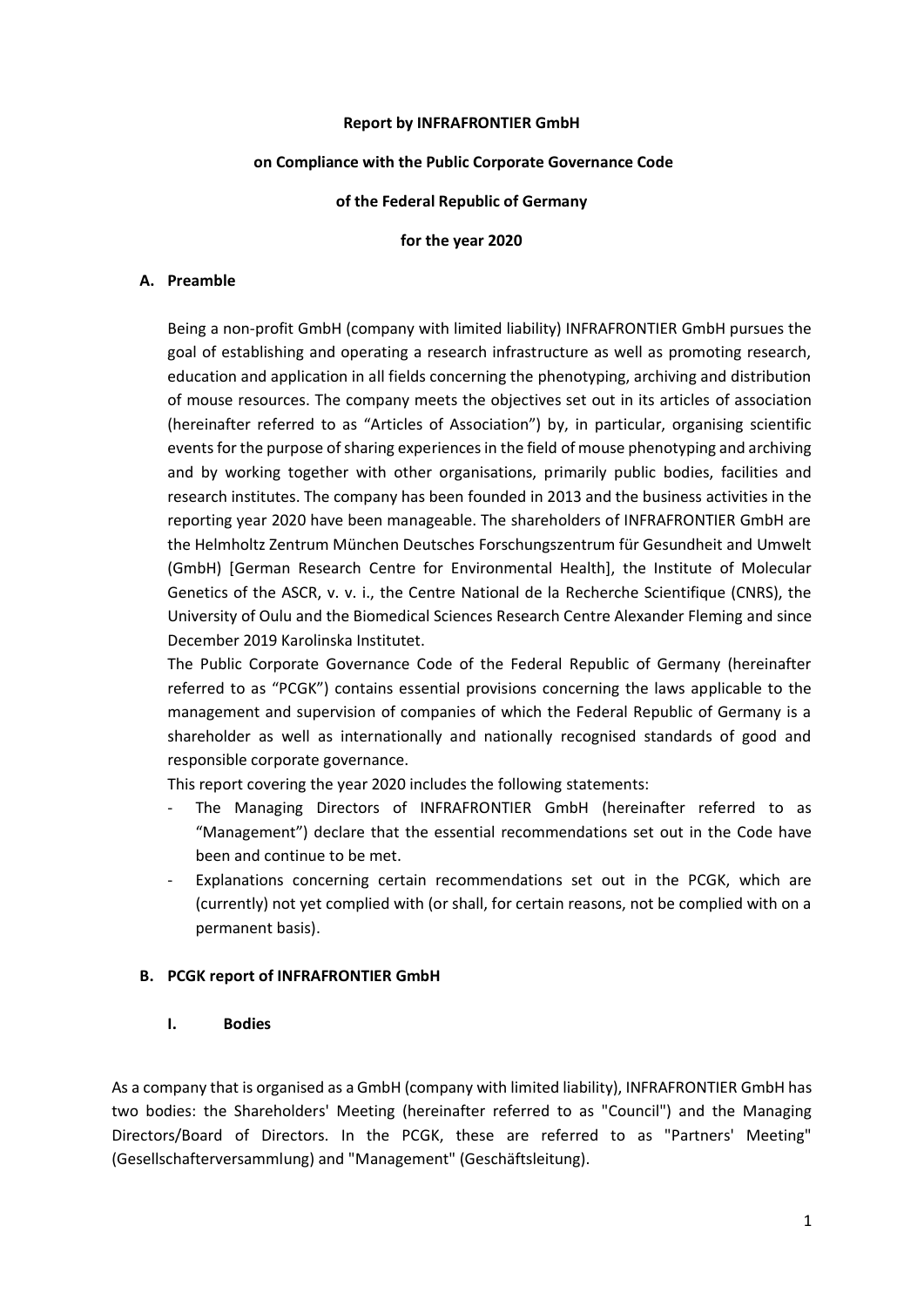# **II. Supervisory body**

In several sections, the PCGK refers to a steering and control system that is ensured by a management and supervisory body.

INFRAFRONTIER GmbH has not set up a supervisory body (supervisory board). According to the applicable statutory rules and regulations or its Articles of Association it is not duty-bound to do so. It is the task of the "Scientific Advisory Board" (Wissenschaftlicher Beirat), required by the company's Articles of Association, to advise the Council and the Managing Directors on questions of science and normal business procedures of fundamental importance. It has however no supervisory role. Hence, the task of the supervisory body according to the content and objectives of the PCGK is assumed by the Council.

# **III. Partners' Meeting**

Pursuant to section 2.3 of the PCGK, for companies that are set up as a GmbH, the meeting must be called at least two weeks prior to the day when the meeting takes place.

Pursuant to section 51 I, sentence 2 of the German Law on Limited Liability Companies (GmbHG), the invitations to the 2020 meetings of the Council of INFRAFRONTIER GmbH were, in each case, effectuated at least one week in advance.

## **IV. Cooperation of management and supervisory body**

Pursuant to section 3.1.3 of the PCGK, it is the joint task of the management and the supervisory body to provide sufficient information for the supervisory body. The duties concerning report content and rotation should, even in the case of companies that are not managed as Public Limited Companies (Aktiengesellschaft), be based on section 90 of the German Law on Public Limited Companies (AktG). The supervisory body has to set out in detail the information and reporting duties of the management in its rules of procedure. Any reports that the management submits to the supervisory body must, as a rule, be issued in writing.

The Managing Directors of INFRAFRONTIER GmbH verbally informed the Council in the course of each of the two Partners' Meetings about the development and evaluation of the company. Some of the relevant documents were sent out in advance. The paperwork was not always dispatched 14 days before the meeting; complaints etc. have so far not been submitted. The Rules of Procedure for the Board of Directors do not contain detailed provisions concerning reporting duties.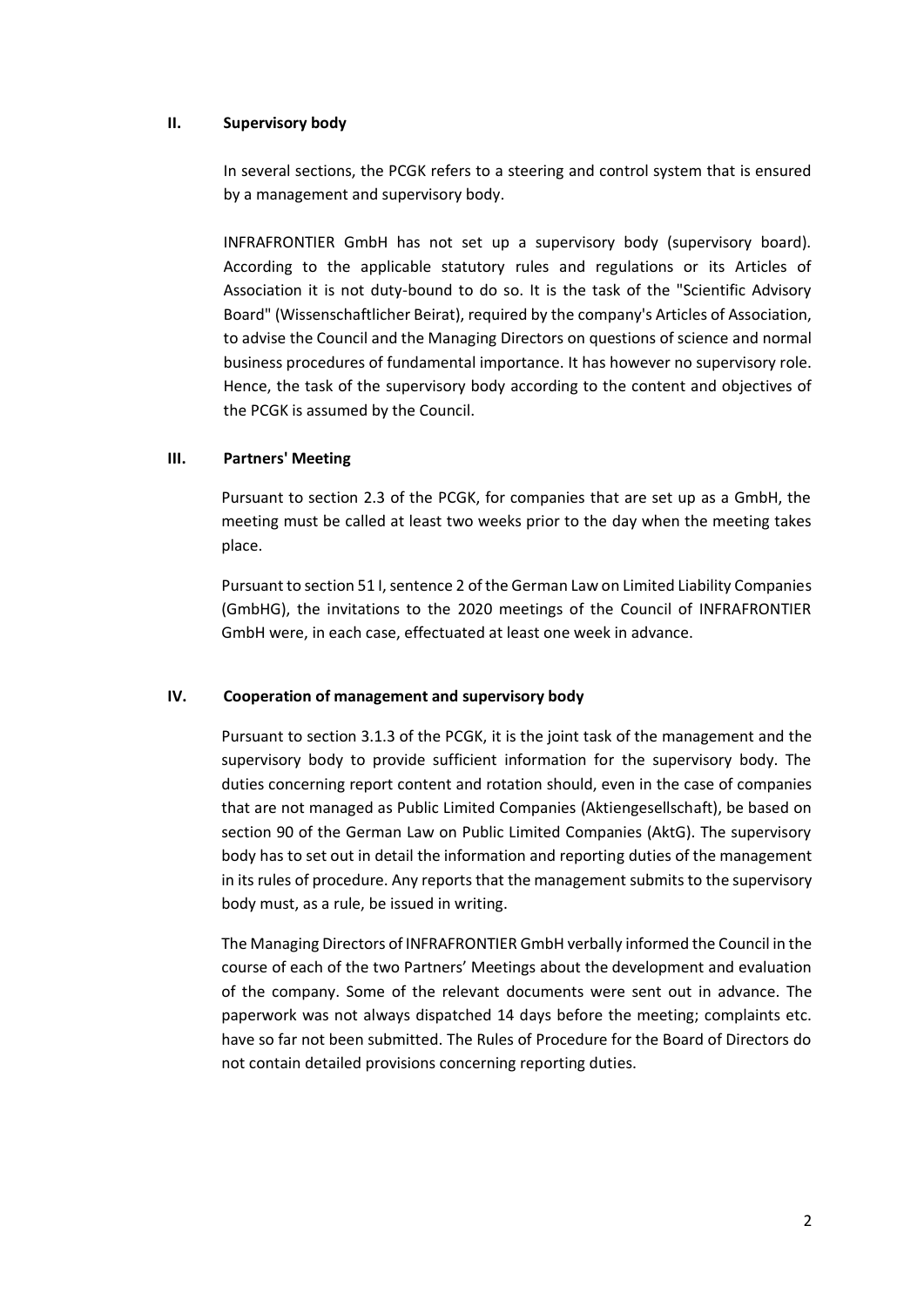# **V. Management**

1. Pursuant to section 4.1.3 the management is responsible for adequate risk management and risk control.

So far, neither a supervisory system nor a body for the prevention of corruption has been established.

2. Section 4.2.1 sets out that sole power of attorney must only be granted in justified, exceptional cases.

Such an exceptional modus operandi was justified in July 2014 when the then only employee of INFRAFRONTIER GmbH was given sole power of attorney. This power of attorney has been and still is limited to business transactions with a value less than 5.000€.

3. Pursuant to 5.1.2 of the PCGK, the first term of office for members of the management should be limited to three years. Furthermore, an age limit should be set upon the reaching of which members of the management should retire, and long-term succession planning should be ensured.

The first term of office of both, Scientific Managing Director of Infrafrontier GmbH and Administrative Managing Director was limited to three years. In view of INFRAFRONTIER GmbH being as the case may be only in existence for a limited time, it does not appear necessary to stipulate an age limit for the departure from Management despite the fact that such a modus operandi contradicts the statutory rules and regulations set out in the German General Equal Treatment Act (AGG); the same applies to succession planning.

## **VI. Supervisory body**

- 1. As INFRAFRONTIER GmbH is not obliged to form a supervisory body (=supervisory board), the recommendations concerning supervisory bodies set out in section 5 of the PCGK are not all complied with; there are, for example, no quarterly meetings of the shareholders in their function of members of the supervisory body; there are no procedural rules concerning the supervisory body, no chair, no committees set up by the supervisory body and no audit committee.
- 2. The meetings of the supervisory body shall, in accordance with section 5.1.4 of the PCGK, be chaired by its chair.

The meetings of the Council of INFRAFRONTIER GmbH have, since the election of the Council Chair, been called by him with support of the Head of General